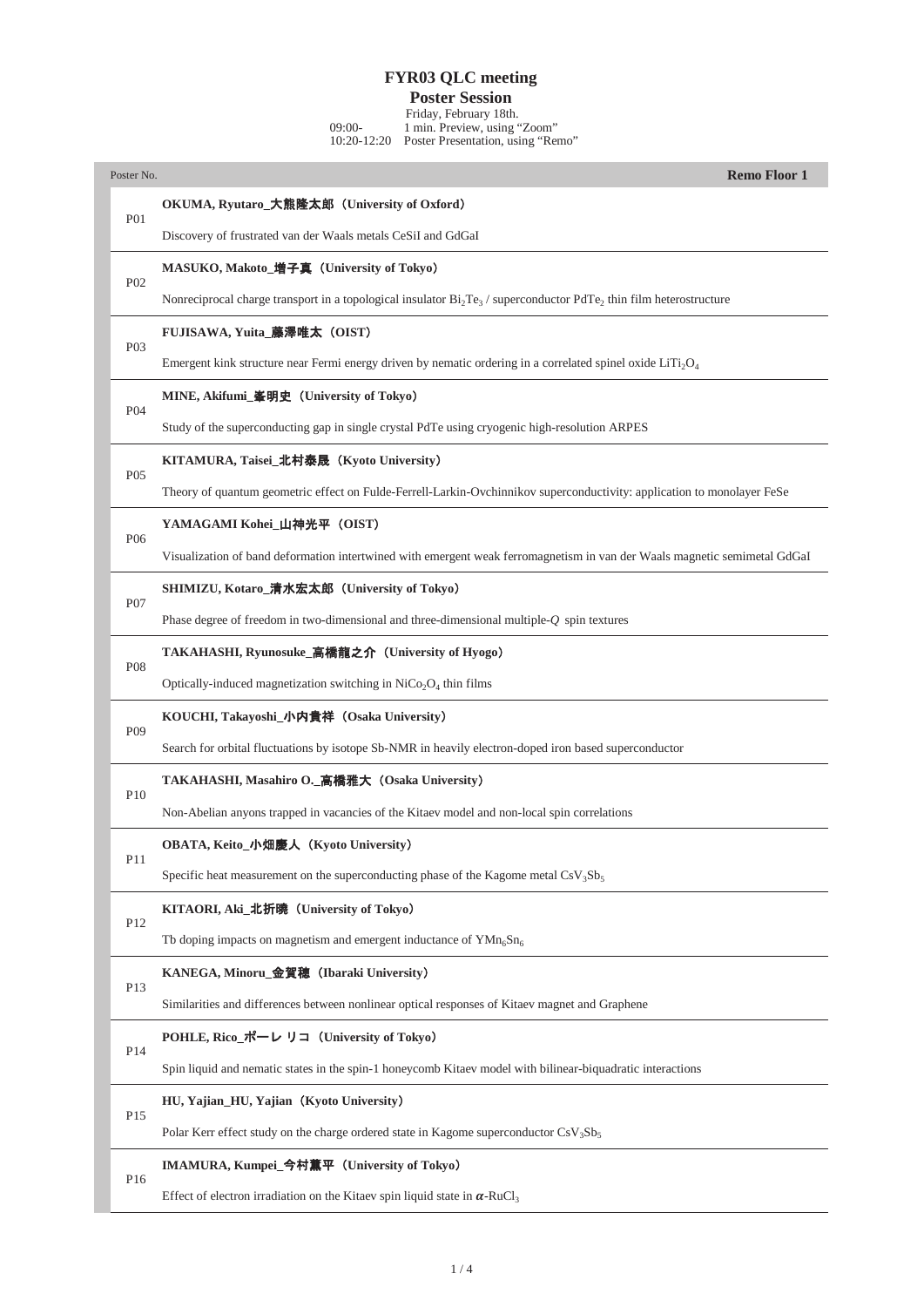### **Poster Session**

Friday, February 18th.

 09:00- 1 min. Preview, using "Zoom" 10:20-12:20 Poster Presentation, using "Remo"

| Poster No.      | <b>Remo Floor 2</b>                                                                                                                                                          |
|-----------------|------------------------------------------------------------------------------------------------------------------------------------------------------------------------------|
| P <sub>17</sub> | NAJAFZADEH, Sahand_ナジャフザッデ サハンド (University of Tokyo)                                                                                                                        |
|                 | The superconducting proximity effect of Sb <sub>2</sub> Te <sub>3</sub> /Nb heterostructure may reveal new micro-mechanisms of proximity effect<br>in topological insulators |
| P18             | KOMIYAMA, Yota_小宮山陽太 (Sophia University)                                                                                                                                     |
|                 | Muon Spin Relaxation Study of the Fe-Substitution Effects on Ferromagnetic Fluctuations in Heavily Overdoped Bi-2201 Cuprates                                                |
| P19             | MATSUBARA, Shun_松原舜 (Nagoya University)                                                                                                                                      |
|                 | Self-consistent theory for electron nematic state of FeSe : explanation for Lifshitz transition                                                                              |
| P <sub>20</sub> | YAMANE, Soichiro_山根聡一郎 (Kyoto University)                                                                                                                                    |
|                 | Investigation of time-reversal symmetry breaking in a superconductor by magneto-optic Kerr effect                                                                            |
| P <sub>21</sub> | MATSUSHITA, Taiki_松下太樹 (Osaka University)                                                                                                                                    |
|                 | Spin-Nernst Effect as a Probe of Helical Superconducting Order in Time-Reversal Invariant Topological Superconductors                                                        |
| P <sub>22</sub> | MATSUSHITA, Taiki_松下太樹 (Osaka University)                                                                                                                                    |
|                 | Spin-Caloritronics of Non-Unitary Superconductors                                                                                                                            |
| P <sub>23</sub> | KATO, Yasuyuki_加藤康之 (University of Tokyo)                                                                                                                                    |
|                 | Spin excitation spectra in multiple- $Q$ magnetic orderings                                                                                                                  |
| P <sub>24</sub> | KATO, Yasuyuki_加藤康之 (University of Tokyo)                                                                                                                                    |
|                 | Magnetic field-temperature phase diagrams for multiple- $Q$ magnetic orderings                                                                                               |
| P <sub>25</sub> | WATANABE, Ryota_渡邊竜太 (University of Tokyo)                                                                                                                                   |
|                 | Manipulation of topological phase transition between the quantum anomalous Hall state and the axion insulator in dual gate field<br>effect transistors                       |
| P <sub>26</sub> | TAKEUCHI, Hiromitsu_竹内宏光 (Osaka City University)                                                                                                                             |
|                 | Fractional Skyrmion due to Local Nematic Order in a Ferromagnetic Superfluid                                                                                                 |
|                 | BUTLER, Christopher_BUTLER Christopher (RIKEN CEMS)                                                                                                                          |
| P <sub>27</sub> | Observation of Electronic Nematicity in the Dirac Semimetal BaNiS <sub>2</sub>                                                                                               |
|                 | JIANG, Jialiang_姜佳良 (Osaka Prefecture University)                                                                                                                            |
| P <sub>28</sub> | Chiral Magnetic Soliton Lattice in $CrTa3S6$                                                                                                                                 |
| P <sub>29</sub> | FUKAZAWA, Hideto_深澤英人 (Chiba University)                                                                                                                                     |
|                 | NMR study under high pressure of $\alpha$ -Mn exhibiting anomalous Hall effect                                                                                               |
| P30             | TANAKA, Hiroto_田中大登 (Kyoto University)                                                                                                                                       |
|                 | Nonlinear optical responses in two-dimensional superconductors                                                                                                               |
| P31             | SAKAI, Toru_坂井徹 (University of Hyogo)                                                                                                                                        |
|                 | Field-Induced Spin Nematic Liquid in the One-Dimensional Quantum Spin Systems                                                                                                |
| P32             | FURUYA, Shunsuke_古谷峻介 (Ibaraki University)                                                                                                                                   |
|                 | DC electric-field control of topological spin textures and Kitaev spin liquids                                                                                               |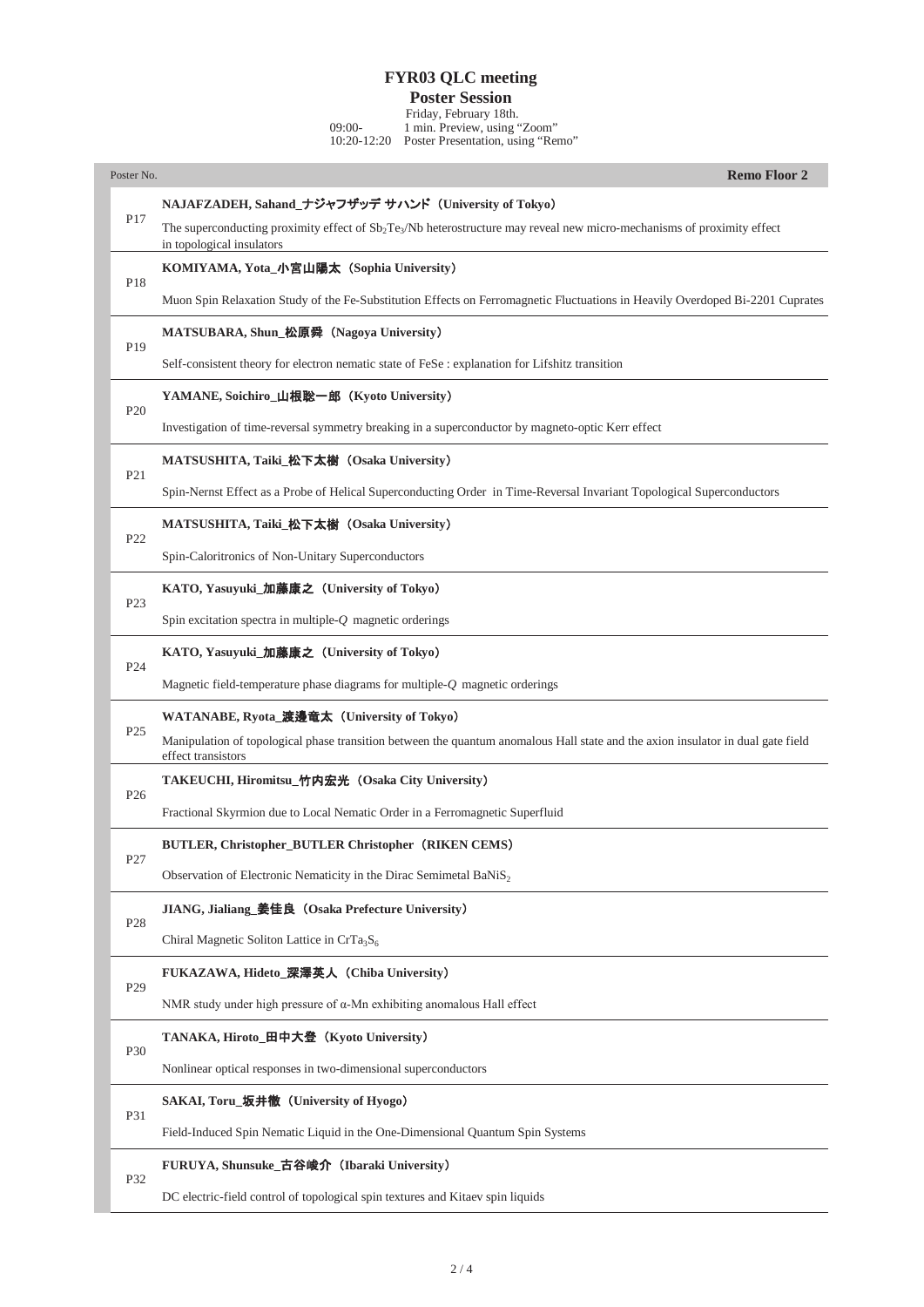#### **Poster Session**

 Friday, February 18th. 09:00- 1 min. Preview, using "Zoom" 10:20-12:20 Poster Presentation, using "Remo"

| Poster No.      | <b>Remo Floor 3</b>                                                                                                                                  |
|-----------------|------------------------------------------------------------------------------------------------------------------------------------------------------|
| P33             | DAIDO, Akito_大同暁人 (Kyoto University)                                                                                                                 |
|                 | Intrinsic mechanism of the superconducting diode effect                                                                                              |
| P34             | <b>TSUCHIYA, Satoshi_土屋聡 (Hokkaido University)</b>                                                                                                   |
|                 | Ultrafast pump probe reflectivity study of the glassy electronic state in organic conductor $\theta$ -(BEDT-TTF) <sub>2</sub> CsZn(SCN) <sub>2</sub> |
| P35             | KOMURO, Minato_小室源 (Tohoku University)                                                                                                               |
|                 | Construction of the Measurement System of Piezomagnetic Effect                                                                                       |
| P36             | KAWAGUCHI, Kohei_川口航平 (Tohoku University)                                                                                                            |
|                 | Electronic properties of iron-based ladder materials $BaFe_2(S_{1-x}Te_x)$                                                                           |
| P37             | NAGATA, Kensho_永田憲正 (Hokkaido University)                                                                                                            |
|                 | Photoinduced phase separation with coherent phonon oscillation in organic conductor $\beta$ -(BEDT-TTF) <sub>2</sub> I <sub>3</sub>                  |
| P38             | TAZAI, Rina_田財里奈 (Nagoya University)                                                                                                                 |
|                 | Non-Trivial Interplay between Unconventional CDW and Superconductivity in Kagome Metal $AV_3Sb_5$                                                    |
| P39             | ONARI, Seiichiro_大成誠一郎 (Nagoya University)                                                                                                           |
|                 | SU(4) fluctuation interference mechanism of nematic order in magic angle twisted bilayer graphene                                                    |
| P <sub>40</sub> | OGAWA, Akari_小川明里 (Nagoya University)                                                                                                                |
|                 | CDW order in kagome metal : Analysis by Ginzburg-Landau theory                                                                                       |
| P41             | NAKASHIMA, Dai_中島大 (Kyoto University)                                                                                                                |
|                 | Superconducting Vortex lattice melting with strong Pauli paramagnetic effect                                                                         |
| P42             | WATANABE, Hiroshi_渡部洋 (Ritsumeikan University)                                                                                                       |
|                 | Multiorbital effects in cuprate superconductors : study of a four-band $d-p$ model                                                                   |
|                 | LIU, Ziyang_劉子揚 (Nagoya University)                                                                                                                  |
| P43             | Ta NQR studies of the excitonic insulator $Ta_2NiSe_5$ under pressure                                                                                |
|                 | YOKOTA, Kanaho_横田奏帆 (Nagoya University)                                                                                                              |
| P44             | Bond-Order Formation in Double-Layered Cuprates due to Spin Fluctuation Interference Mechanism                                                       |
| P45             | HAYASHI, Yuki_林悠生 (University of Tokyo)                                                                                                              |
|                 | Nonreciprocal directional dichroism of Co Åkermanite $Sr_2CoSi_2O_7$ in the Visible Range                                                            |
| P46             | AOYAMA, Takuya_青山拓也 (Tohoku University)                                                                                                              |
|                 | Verification of diagonal magnetoelecric effect in SrCuTe <sub>2</sub> O <sub>6</sub>                                                                 |
| P47             | YAMADA, Takemi_山田武見 (Tokyo University of Science)                                                                                                    |
|                 | Effect of the non-local exchange potential on iron chalcogenides by using the hybrid functionals                                                     |
| P48             | INOUE, Daisuke_井上大輔 (Nagoya University)                                                                                                              |
|                 | Low temperature ordered state in Dirac electron phase of organic conductor $\alpha$ -(ET) <sub>2</sub> I <sub>3</sub>                                |